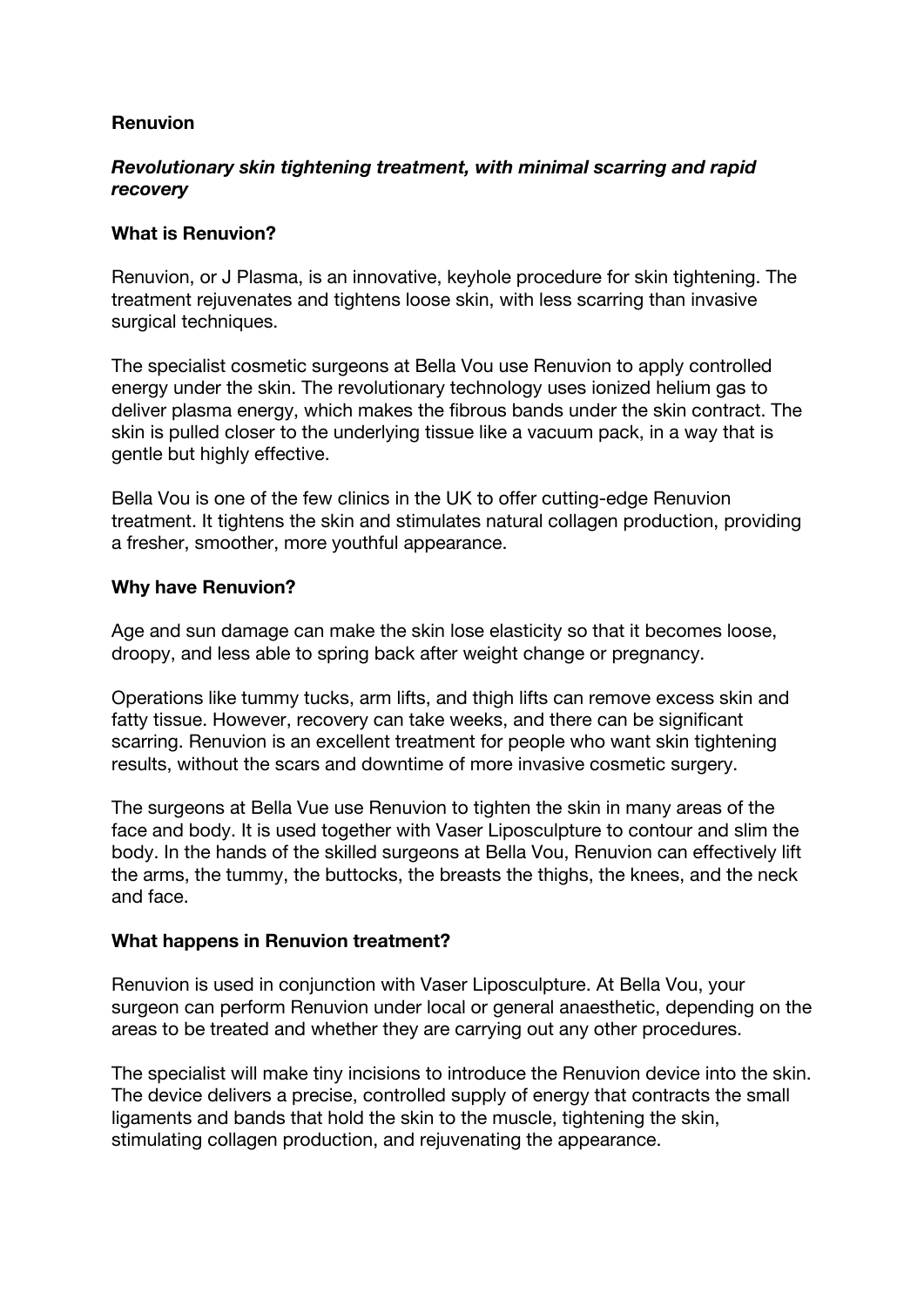# **How long is the recovery from Renuvion treatment?**

Your recovery following Renuvion treatment will depend on the size and location of the area treated, as well as on your general health and wellbeing.

The area may feel tight, bruised, and sore following the procedure. However, most people can get back to normal, light activities in less than a week.

### **Quick glance guide to Renuvion treatment**

**Procedure Time: Up to an hour depending on the area treated Recovery: Up to a week, longer if performed with other procedures Anaesthetic: Local anaesthetic with sedation. General anaesthetic Hospital stay: No**

**Treats: Loose skin, wrinkles, drooping, double chin, acne scarring**

# **Why choose Bella Vou for your Renuvion treatment?**

Bella Vou offers clients a uniquely individual approach to cosmetic surgery. The state-of-the-art clinic provides the very latest surgical, cosmetic, and aesthetic treatments in a chic, comfortable, and welcoming environment in the heart of the beautiful historic town of Royal Tunbridge Wells. It is among the first British clinics to offer innovative Renuvion treatment.

Bella Vou is dedicated to providing satisfaction, the highest standards of care, and a very personal touch throughout the client journey. The highly-skilled, professional staff are passionate about helping people achieve the results they want, but also making their experience enjoyable, stress, and hassle-free.

Bella Vou's leading cosmetic surgeons are recognised by the most highly-regarded aesthetics and cosmetic surgery associations, including the UK Association of Aesthetic Plastic Surgeons (UKAAPS) and named among the world's top influencers in cosmetic medicine in the prestigious RealSelf 100 awards. The clinic and leading-edge operating suite are approved and inspected to ensure the highest standards of patient care and assured with exacting standards on cleanliness and infection control safeguards.

Bella Vou offers competitively priced packages of care, with no hidden extras. The clinic is confident in the skills and professionalism of the staff and provides a benefit warranty to provide patients with peace of mind. If there is a problem or complication, the client will be looked after throughout, without any extra bills or charges.

*Bella Vou combines cutting-edge treatment and clinical excellence with the luxury, comfort, and discretion of a spa and the hospitality of a five-star hotel.*

**Your Renuvion treatment journey at Bella Vou**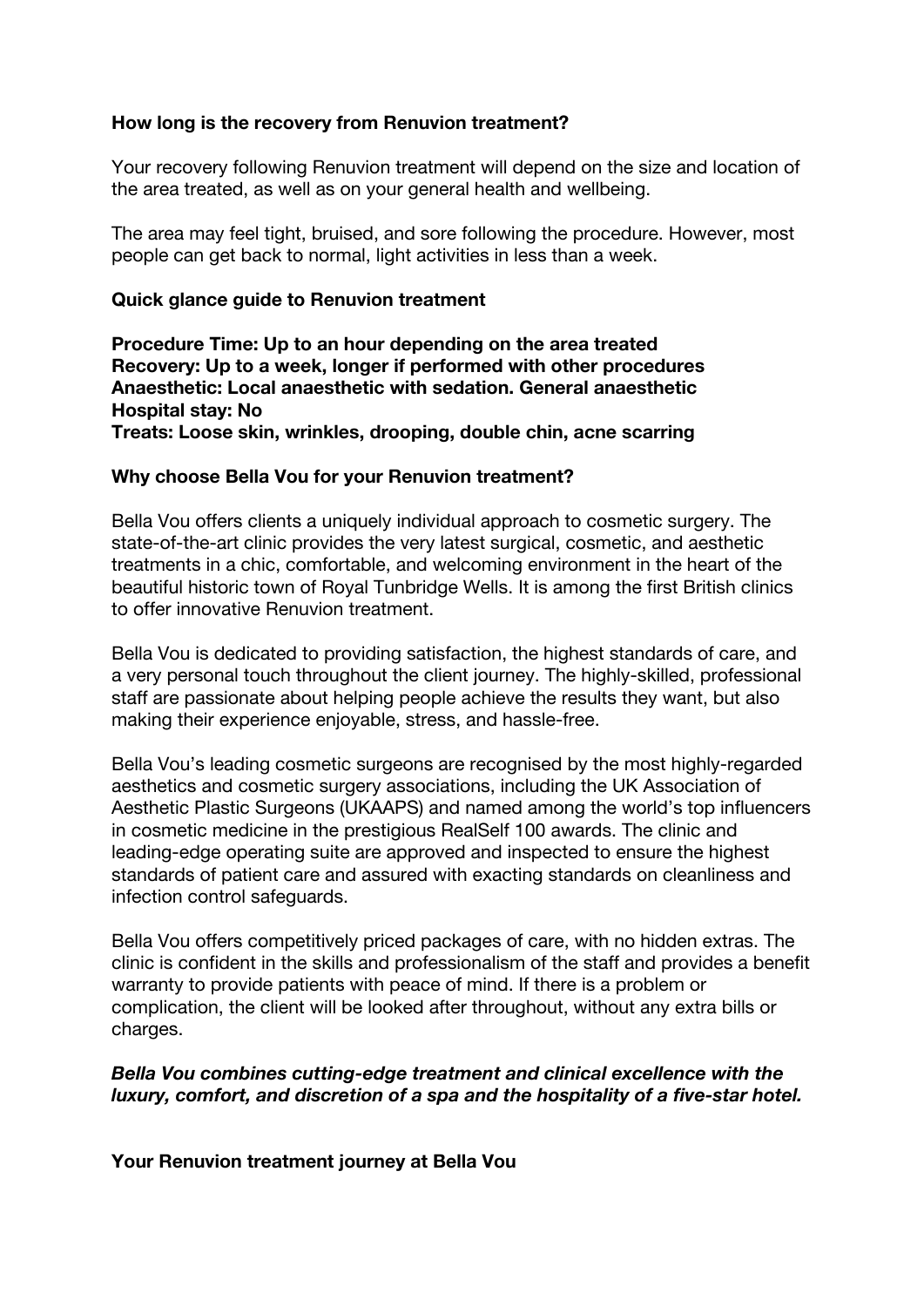#### **Free, no-obligation consultation**

Bella Vou offers every client a free consultation with an expert, accredited cosmetic surgeon with no obligation to proceed to treatment. The consultation is an opportunity to discuss any concerns you have with your skin and your appearance, the results you want to achieve, and whether Renuvion can help you reach those goals.

Bella Vou will always give you an honest and impartial professional opinion. Mr Amir Nakhdjevani says:

'*We make sure that we advise people correctly about whether surgery is right for them. We treat everyone as if they were our family. At Bella Vou, we never pressurise people or try to sell procedures. It's always about giving an honest opinion and honest advice.*'

#### **Meet your surgeon**

You will be offered a further appointment with your consultant before proceeding to Renuvion treatment. This will give you a chance to find out more about the procedure, your recovery, and to ask any questions you may have.

# **Preparation for Renuvion treatment**

You may be asked to stop taking medicines, including aspirin and ibuprofen, to reduce the risk of bruising and bleeding during the procedure. Quitting smoking cigarettes and e-cigarettes can help wound healing and reduce the risk of complications.

If you have a general anaesthetic, you will be given individual advice on fasting before the procedure. On the day of your Renuvion treatment, you'll be personally welcomed to Bella Vou, given a gown to wear and escorted to the state-of-the-art operating theatre.

# **What happens during Renuvion treatment?**

Your surgeon will carefully clean the skin before making a tiny incision and introducing the Renuvion probe.

The specialist will make tiny incisions to introduce the Renuvion device into the skin. The probe uses radiofrequency waves to convert a stream of helium gas into a cold plasma energy source. The energy is uniquely able to heat and cool tissue almost simultaneously. The plasma makes the connective bands, holding the skin to the muscle, tighten. The skin appears firmer, smoother, and more youthful.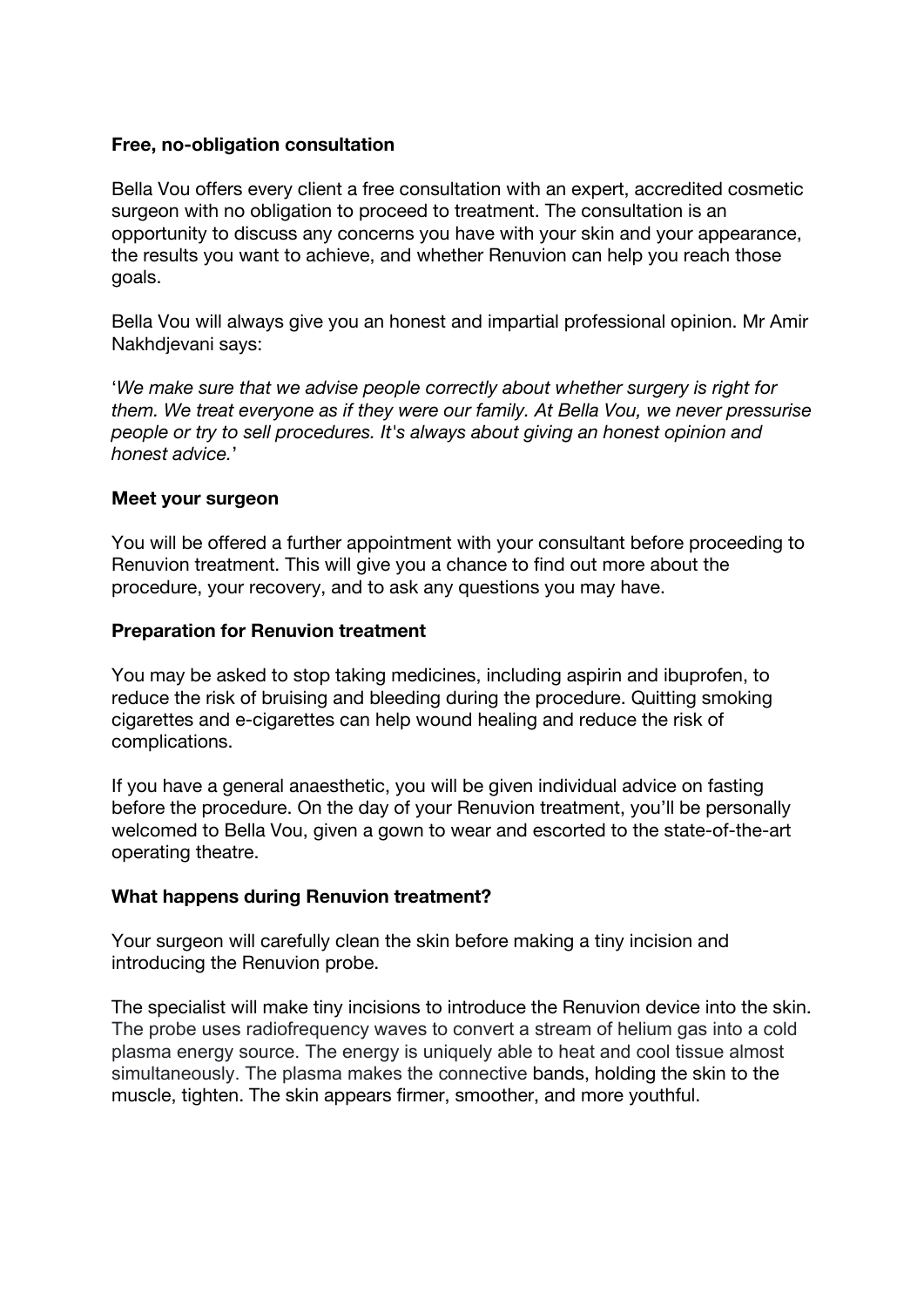In addition to the immediate visible effects, Renuvion also stimulates natural collagen production. This has the effect of rejuvenating the appearance for up to a year following treatment.

# **Recovery from skin tightening treatment**

Your recovery following Renuvion treatment will depend on the size and location of the area treated, as well as on your general health and wellbeing. You will be able to go home on the day of treatment, with no drips or drains.

You will be given compression garments to reduce swelling, ease discomfort, and help with healing. These should be worn day and night until you are reviewed in the clinic. One of the Bella Vou team will give you a call the day after surgery to make sure you're well, have had a comfortable night, and to answer any questions.

The area may feel tight, bruised, and sore following the procedure. Itching, redness, and skin peeling are also common. Symptoms can last up to three weeks, but most people can get back to normal, light activities in less than a week

# **FAQs**

# **What is the difference between J-Plasma and Renuvion treatment?**

There is no difference; they are two names for the same innovative treatment. J plasma is the name used for the ionising gas, which is inserted under the surface to tighten and rejuvenate the skin in Renuvion treatment.

#### **How long does Renuvion take to have an effect?**

Renuvion can have instant, visible results. Following treatment, you should notice improvements to the tightness, tone, and texture of the skin. However, the effects can continue to improve over the following three months.

#### **How many treatments are needed?**

Only one treatment session with Renuvion is needed for each area of skin.

#### **Can Renuvion resurface the skin?**

Yes, as well as tightening, Renuvion can also be used to resurface the skin and treat age spots, texture problems, and fine lines, and wrinkles. The specialist uses local anaesthesic and applies the Renuvion device above the skin surface. The plasma energy resurfaces and rejuvenates the skin.

#### **How long will I need to be off work?**

Your recovery time will depend on your job, your health, and the size of the area treated. Some people are fit to return in a day or two; however, others may need a